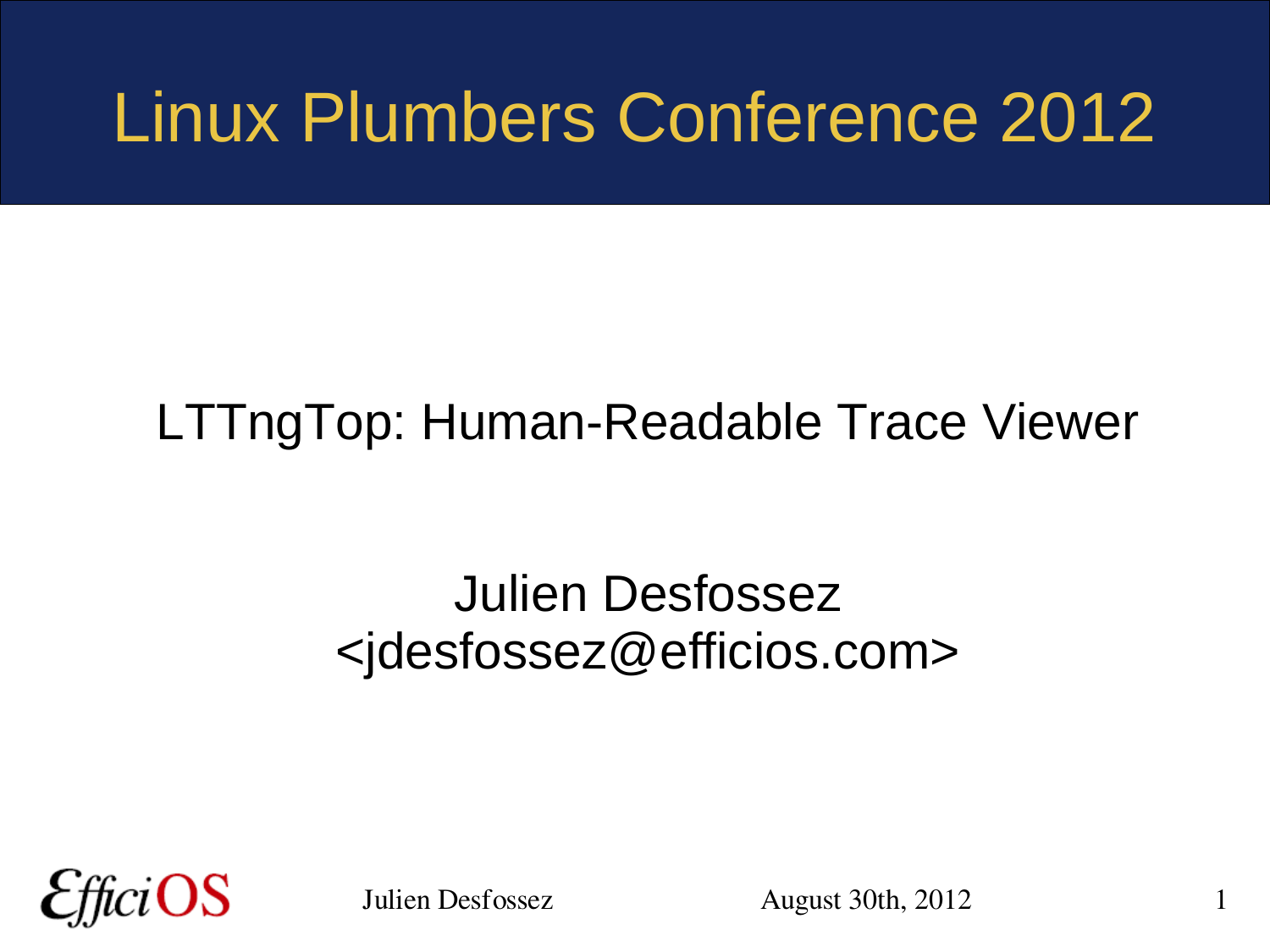#### > Presenter

- Julien Desfossez
- EfficiOS Inc.
	- [http://www.efficios.com](http://www.efficios.com/)
- Part of the LTTng Team :
	- Ittng-tools, Ittng-modules, Ittng-ust, babeltrace
- Author of LttngTop

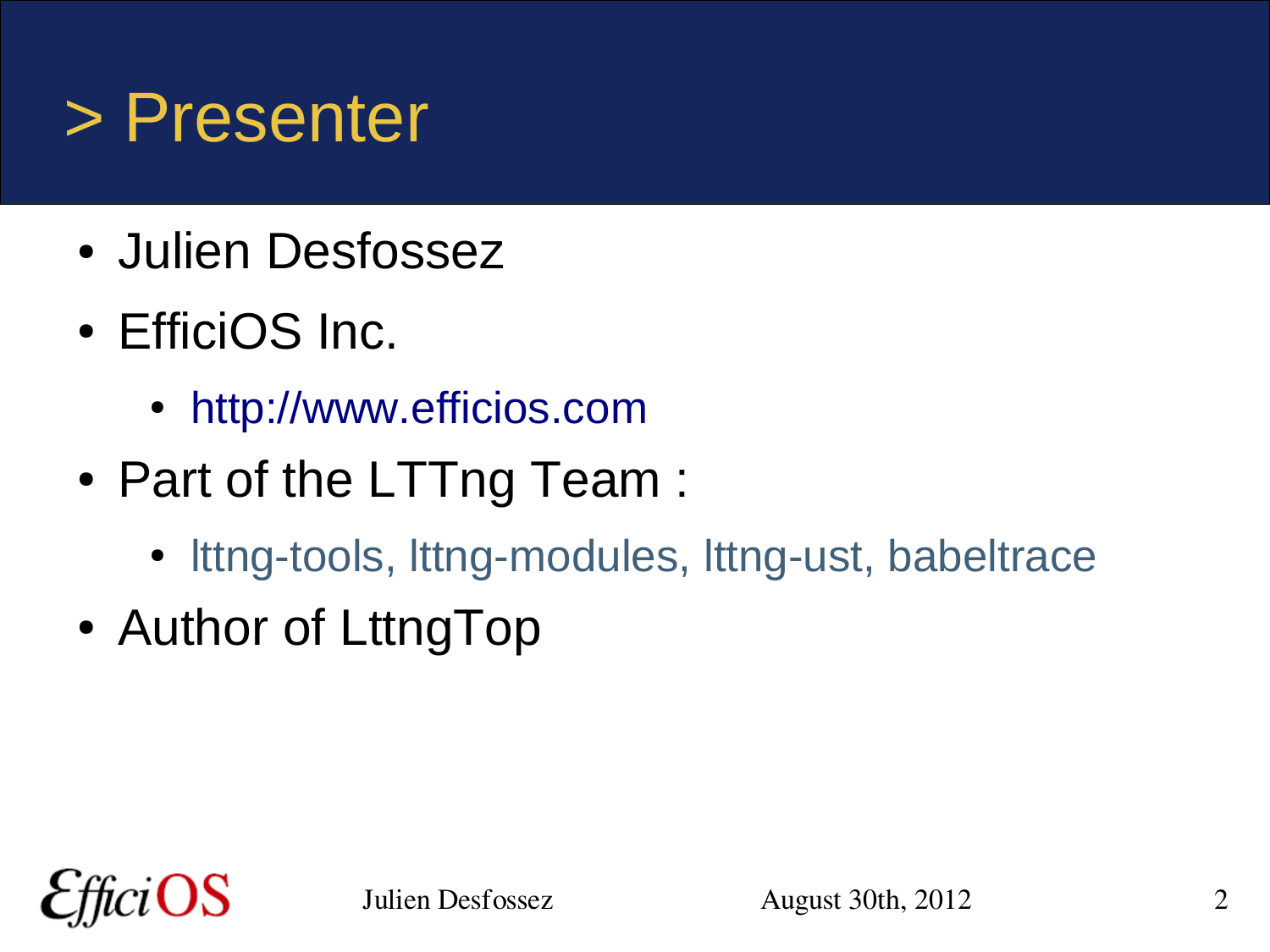### > Content

- LTTng 2.0 features
- LTTngTop overview
- Work in progress
- Demo
- Future

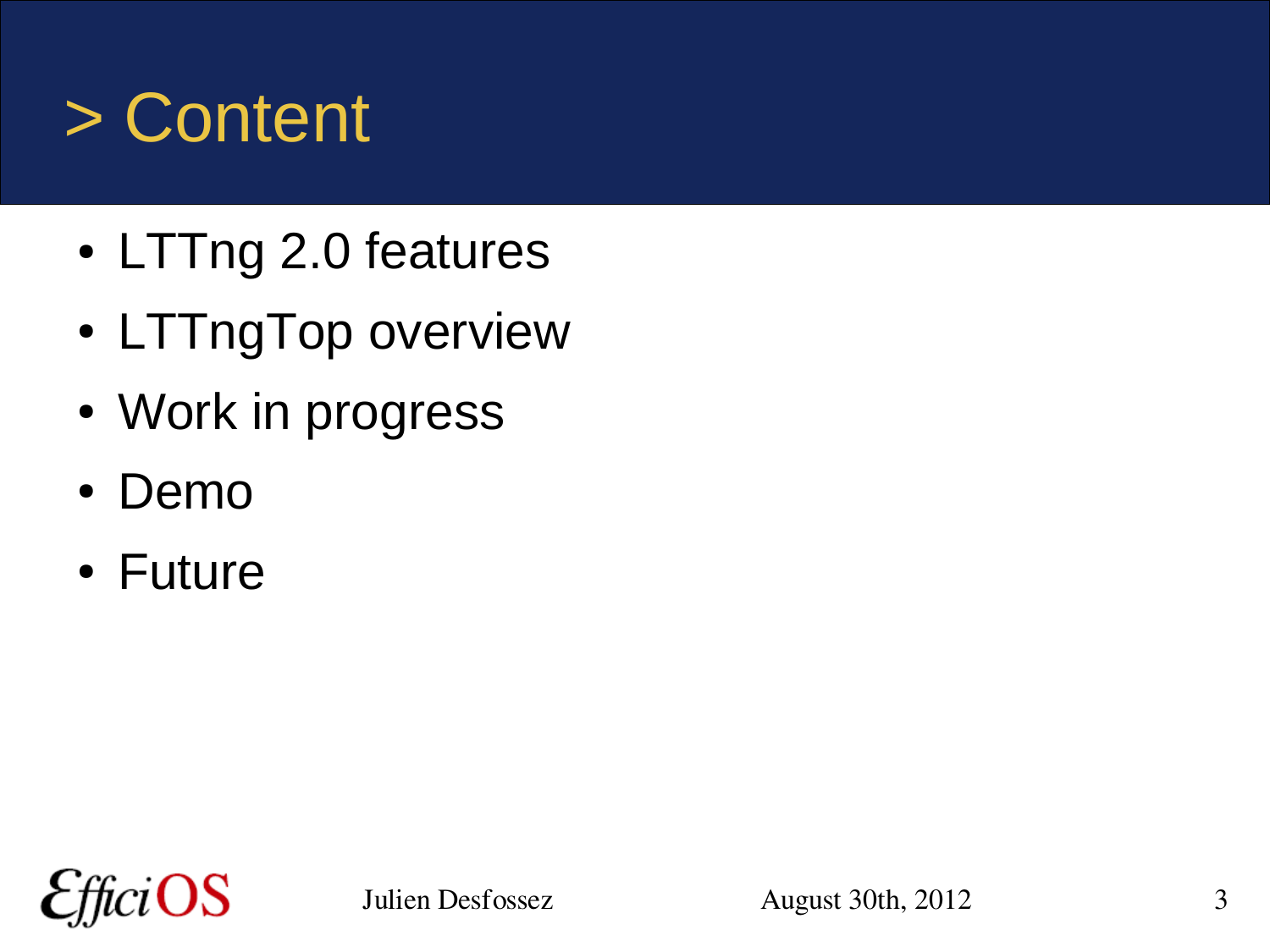## > LTTng 2.x features

- Low-impact kernel and user-space tracer
- TRACE EVENT support
- Perf PMU counters support
- Kprobes support

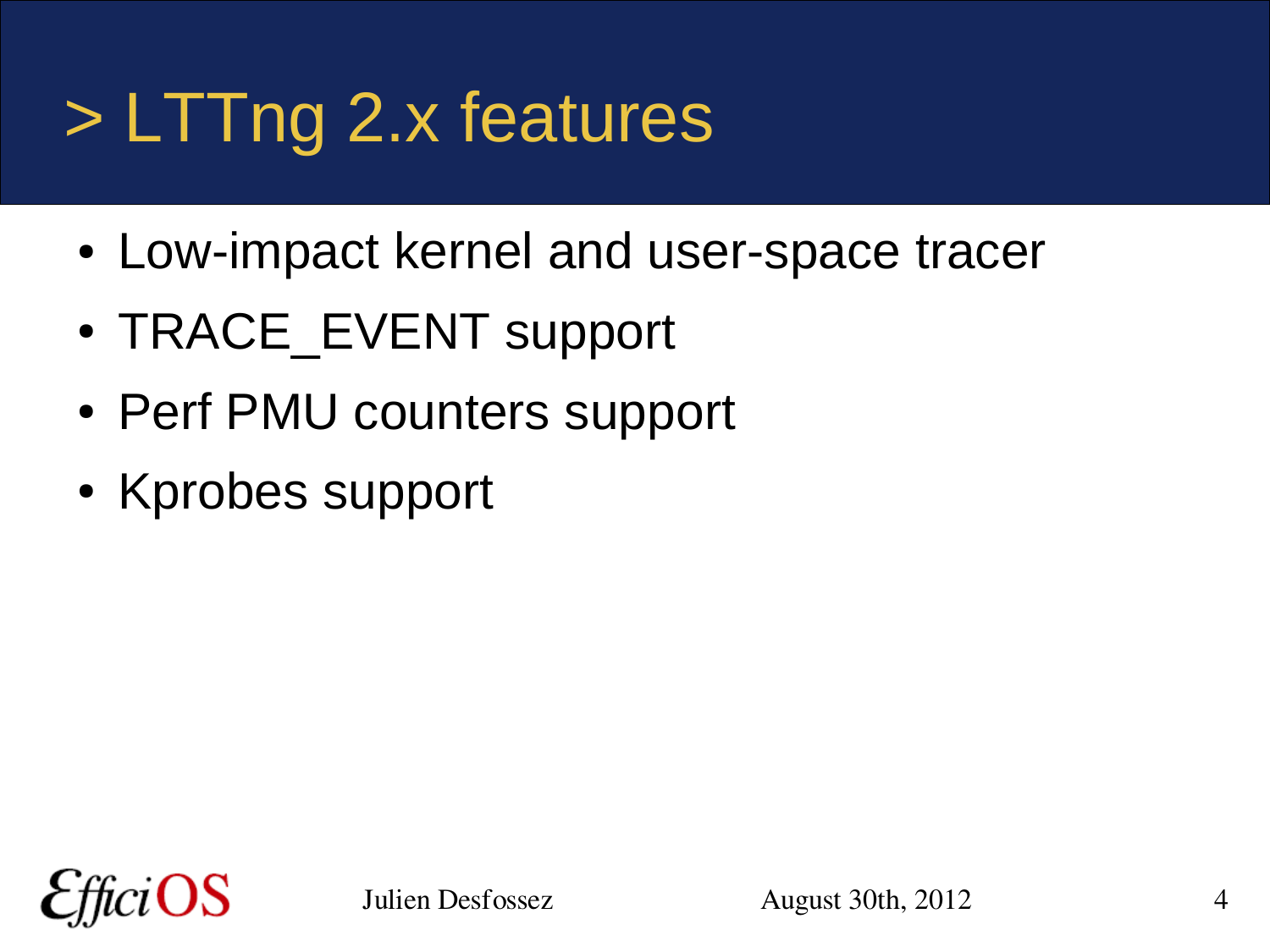## > LTTngTop Overview

- Sysadmin-oriented kernel trace viewer
- Gather statistics only from kernel events (no constant /proc hammering)
- Lightweight and console-based (ncurses)
- top-like look and feel
- CPU usage, I/O statistics, Perf PMU counters evolution per-process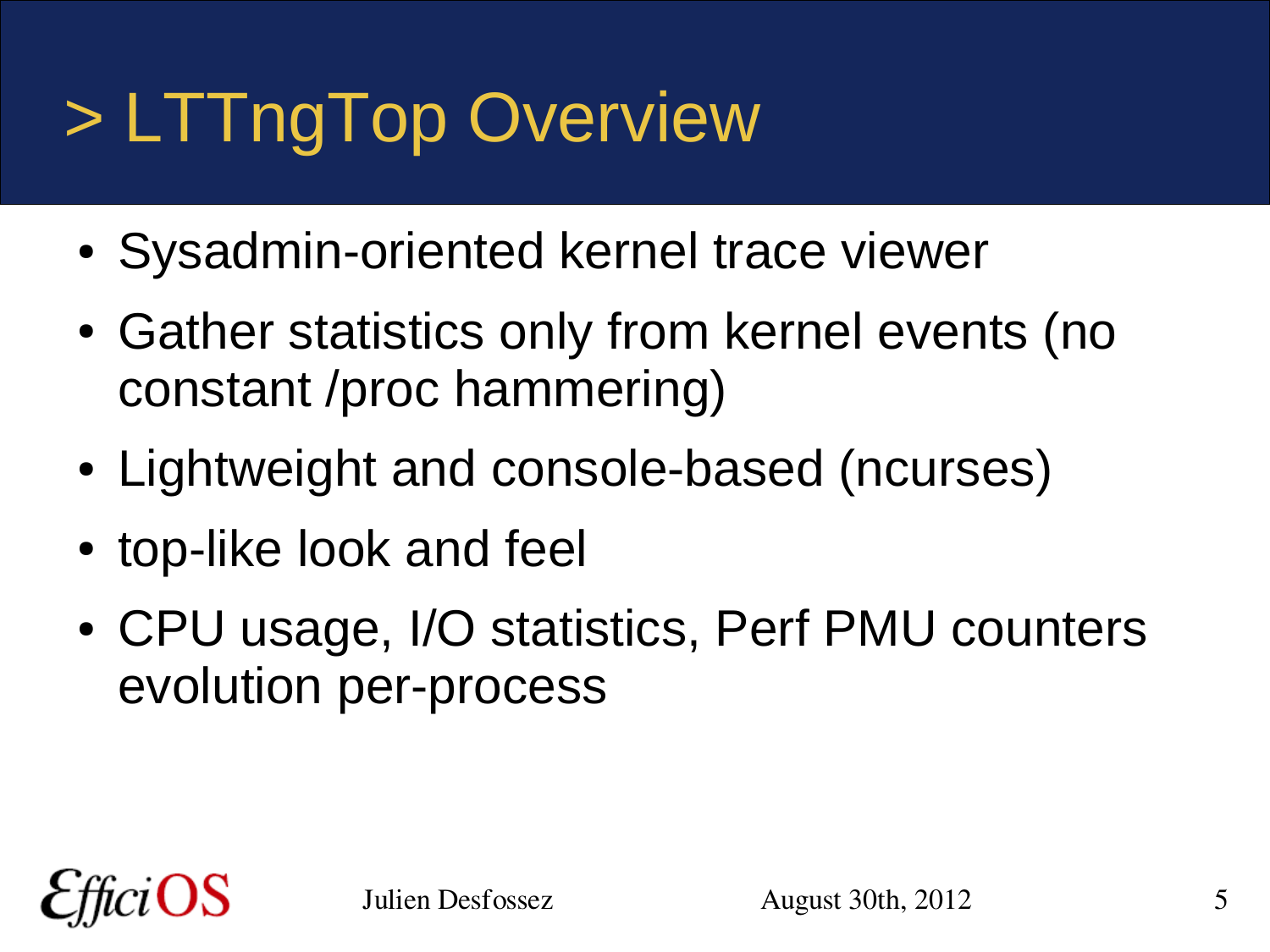## > LTTngTop Overview

- Replay the recorded trace at the same rate it happened
- Pause and navigate back and forth in the history
- Display the state of the system at any point in time (CPU usage, opened files, bandwidth, process creation/termination, etc)

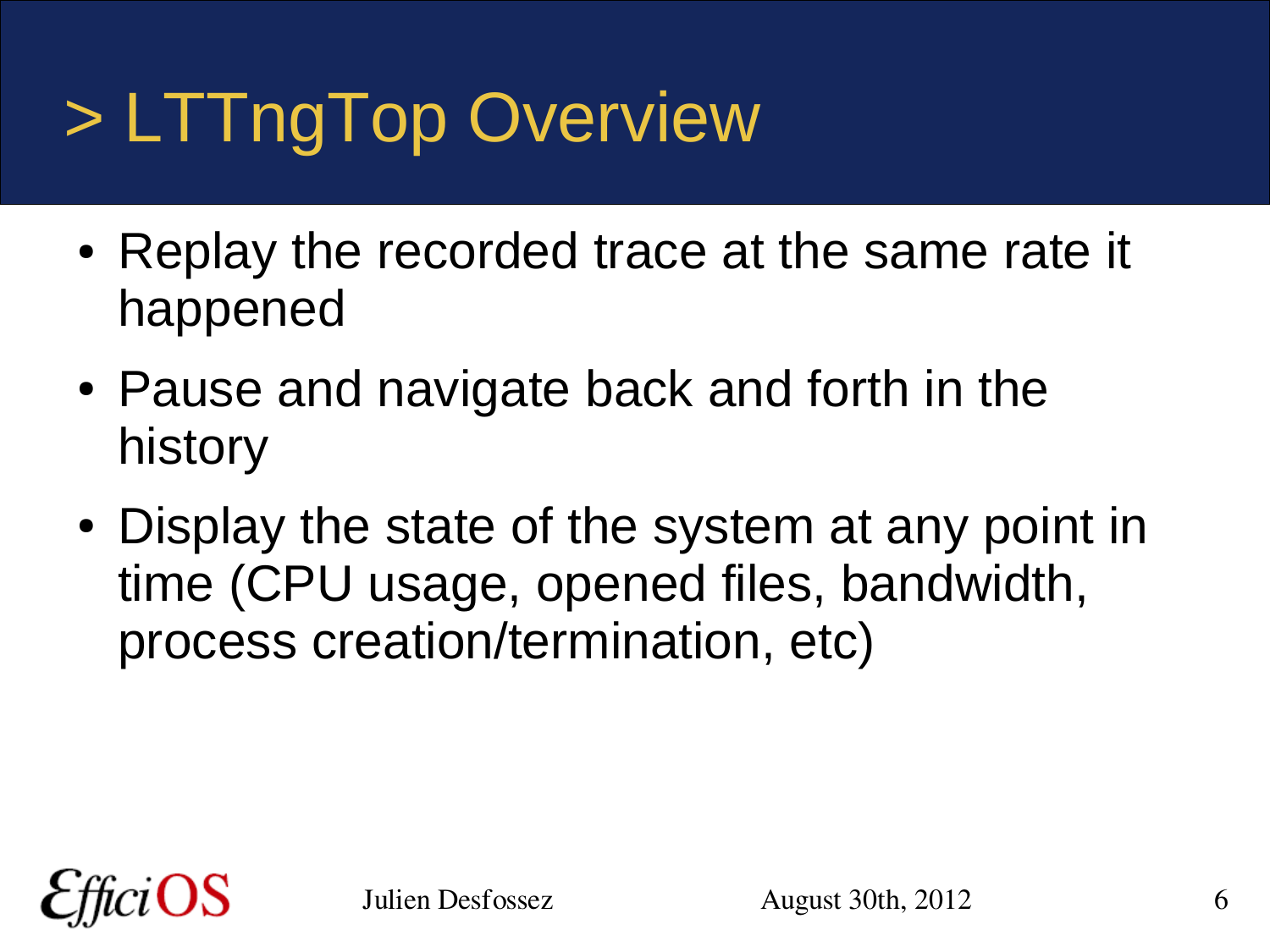## > LTTngTop use-cases

- Sysadmin
	- Hard to reproduce bugs (happens sometimes, disappears by itself)
	- Detailled statistics per-process at any point in time (including opened files)
- Developper
	- Quickly isolate interesting events from a given trace and then read its text dump?

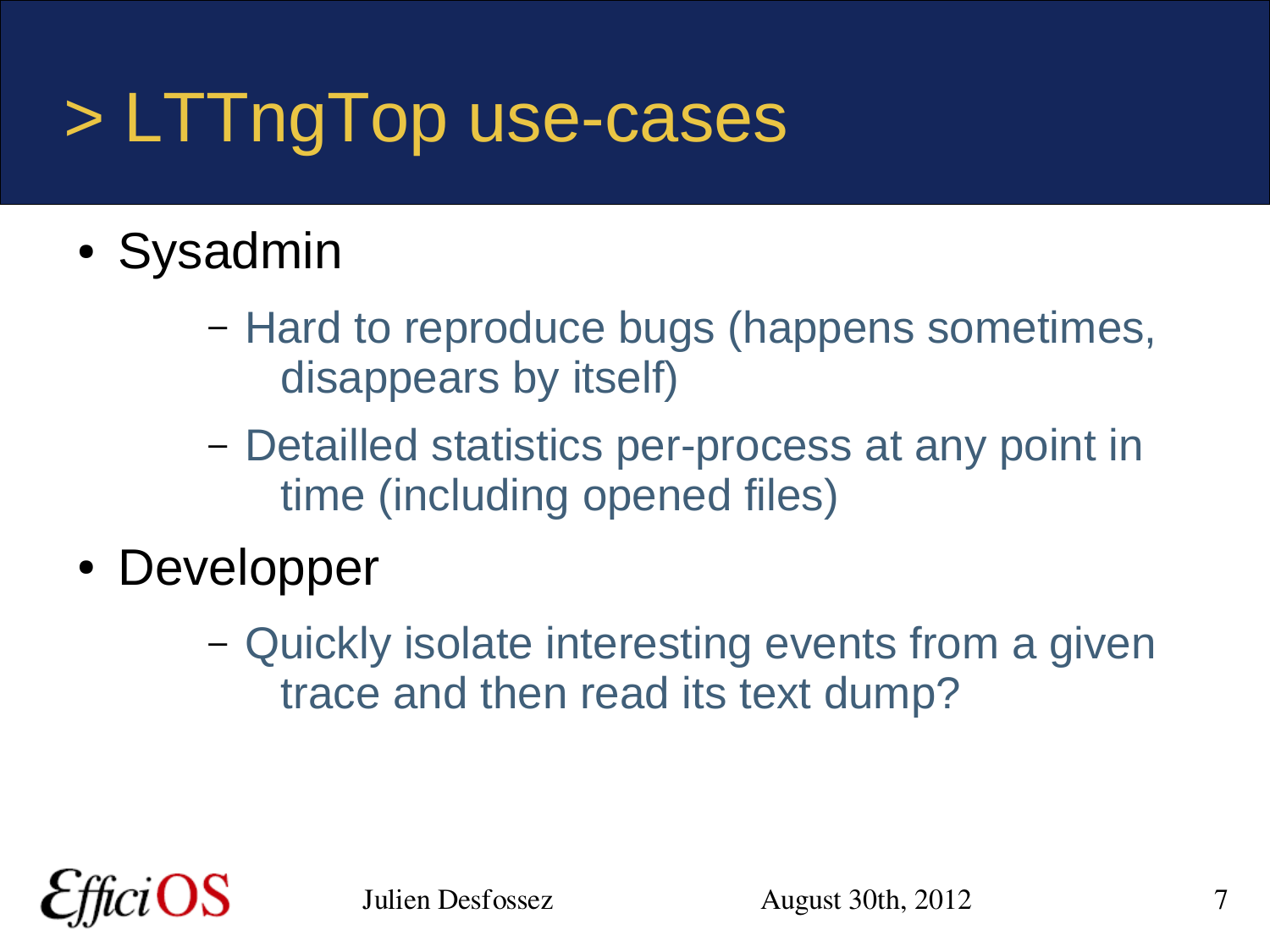# > LTTngTop Work in Progress

- Live tracing/viewing !
- Containers support (LXC) :
	- vpid/vtid/vppid
	- nesting and hierarchy support
- Viewer-side filtering :
	- selected processes (with/without childs)
	- selected container (with/without nesting)

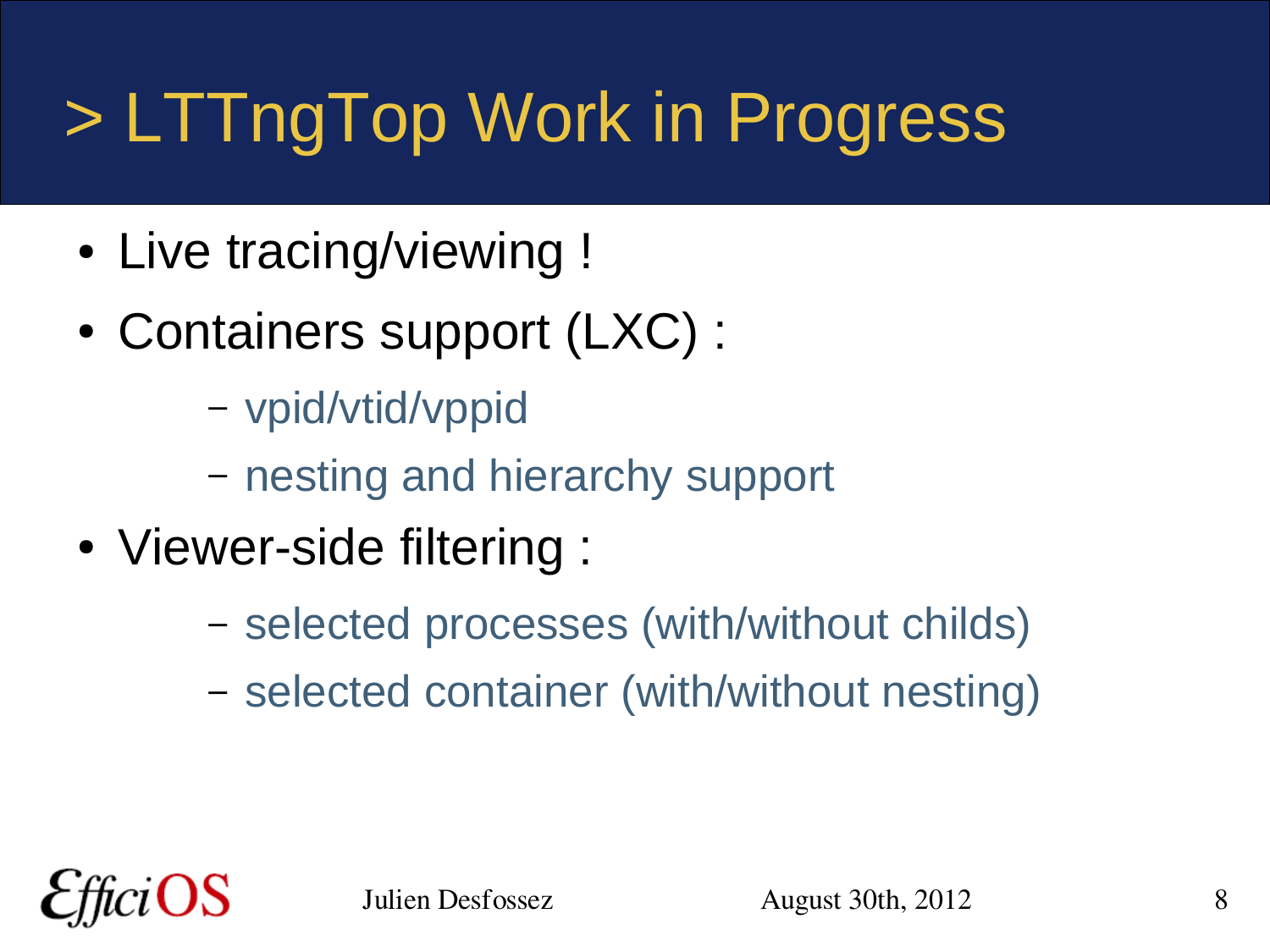# > LTTngTop Work in Progress

- "Attach" to a live process (graphical and textdump like strace without ptrace overhead)
- CPU hotplug support
- On-the-fly Perf PMU counters activation
- On-the-fly kprobe registration (and hit stats)

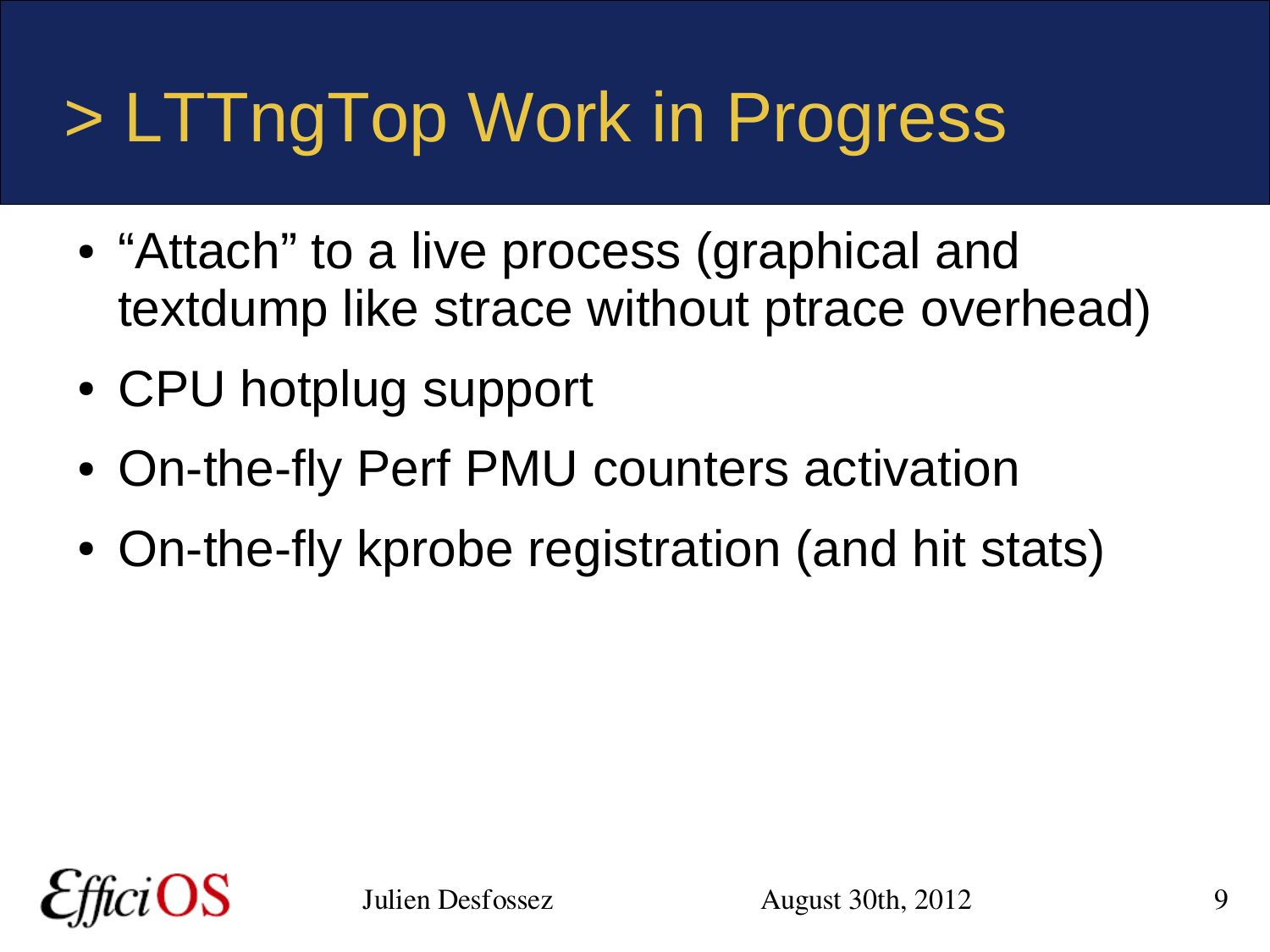### > LTTngTop Demo

| 田                                                                                                                 |               |                                        | sinkpad:/home/julien 82x42                                                               |                               |                               |  |
|-------------------------------------------------------------------------------------------------------------------|---------------|----------------------------------------|------------------------------------------------------------------------------------------|-------------------------------|-------------------------------|--|
| <b>CPUs</b>                                                                                                       | 2             |                                        | [Statistics for interval [20:12:14.225117603, 20:12:15.225118300]-<br>(max/cpu : 50.00%) |                               |                               |  |
| <b>Threads</b>                                                                                                    | 367           | $(+1, 0)$                              |                                                                                          |                               |                               |  |
| FDs                                                                                                               |               | 1651<br>$(+5, -8)$                     | SKB/sec                                                                                  |                               |                               |  |
| <sub>r</sub> CPU Top−                                                                                             |               |                                        |                                                                                          |                               |                               |  |
| CPU                                                                                                               | PID           | <b>TID</b>                             | NAME                                                                                     |                               |                               |  |
| 0.31                                                                                                              | 4129          | 4129                                   | firefox-bin                                                                              |                               |                               |  |
| 0.28                                                                                                              | 7709          | 7709                                   | ifconfig                                                                                 |                               |                               |  |
| 0.22                                                                                                              | 4196          | 4196                                   | wicd                                                                                     |                               |                               |  |
| 0.12                                                                                                              | 4971          | 4971                                   | kworker/1:2                                                                              |                               |                               |  |
| 0.12                                                                                                              | 7447          | 7447                                   | kworker/0:1                                                                              |                               |                               |  |
| 0.11                                                                                                              | 7373          | 7373                                   | /usr/bin/x-term                                                                          |                               |                               |  |
| 0.07                                                                                                              | 2580          | 2580                                   | Xorq                                                                                     |                               |                               |  |
| 0.07                                                                                                              | 2441          | 2441                                   | dbus-daemon                                                                              |                               |                               |  |
| 0.07                                                                                                              | 4227          | 4227                                   | wicd-monitor                                                                             |                               |                               |  |
| 0.03                                                                                                              | 4075          | 4075                                   | tor                                                                                      |                               |                               |  |
| 0.03                                                                                                              | 6021          | 6021                                   | xscreensaver                                                                             |                               |                               |  |
| 0.01                                                                                                              | 7298          | 7298                                   | kworker/u:0                                                                              |                               |                               |  |
| 0.01                                                                                                              | 6808          | 6808                                   | kworker/u:2                                                                              |                               |                               |  |
| 0.01                                                                                                              | 2498          | 2498                                   | acpid                                                                                    |                               |                               |  |
| 0.01                                                                                                              | 5957          | 5957                                   | awesome                                                                                  |                               |                               |  |
| 0.00                                                                                                              | 4114          | 4114                                   | uml switch                                                                               |                               |                               |  |
| 0.00                                                                                                              | 2585          | 2585                                   | wpa supplicant                                                                           |                               |                               |  |
| 0.00                                                                                                              | 7682          | 7682                                   | lttngtop                                                                                 |                               |                               |  |
| 0.00                                                                                                              | 18675         | 18675                                  | migration/1                                                                              |                               |                               |  |
| 0.00                                                                                                              | 28967         | 28967                                  | watchdog/0                                                                               |                               |                               |  |
| 0.00                                                                                                              | 28969         | 28969                                  | wat chdog/1                                                                              |                               |                               |  |
| 0.00                                                                                                              | 7682          | 7683                                   | lttngtop                                                                                 |                               |                               |  |
| 0.00                                                                                                              | 7682          | 7684                                   | lttngtop                                                                                 |                               |                               |  |
| 0.00                                                                                                              | 7588          | 7648                                   | lttng-sessiond                                                                           |                               |                               |  |
| 0.00                                                                                                              | 7588          | 7588                                   | lttng-sessiond                                                                           |                               |                               |  |
| 0.00                                                                                                              | 0             | O                                      | swapper/l                                                                                |                               |                               |  |
| 0.00                                                                                                              | 7274          | 7274                                   | kworker/0:2                                                                              |                               |                               |  |
| ⊦Status<br>Going forward in time<br>Manually moving forward<br>Manually moving forward<br>Manually moving forward |               |                                        |                                                                                          |                               |                               |  |
| F2: CPUt op                                                                                                       | $E3$ :PerfTop | $\mathsf{F4}\mathsf{:}~\mathsf{I0Top}$ |                                                                                          | Enter:Details Space:Highlight | <b>g</b> :Quit <b>r</b> :Pref |  |

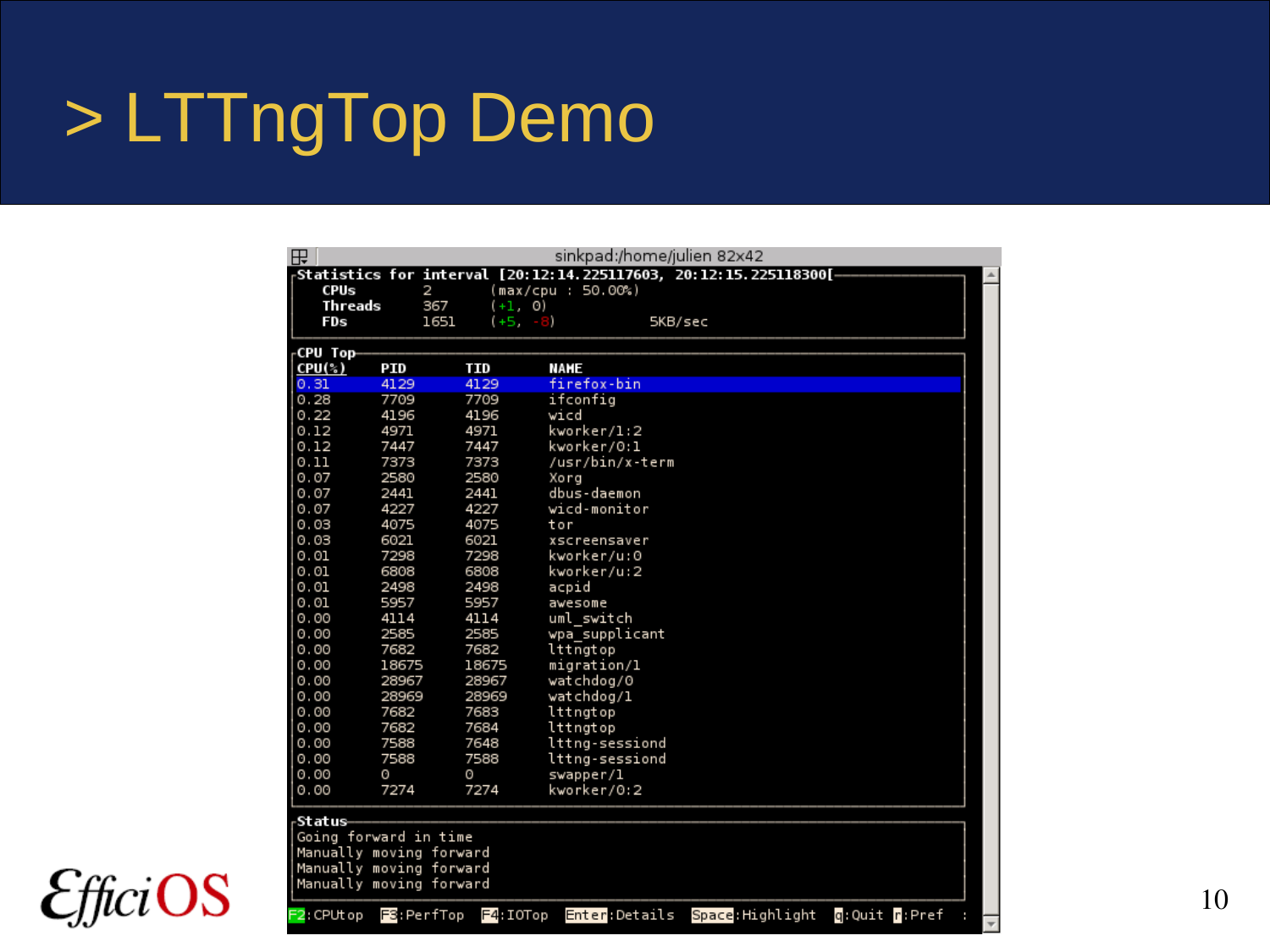# > LTTngTop Future

- More analysis modules (feedbacks and suggestions welcomed !)
	- Separate disk vs network I/O
	- Disk latency analysis
- Clean integration of the live tracing feature with lttng-tools and babeltrace

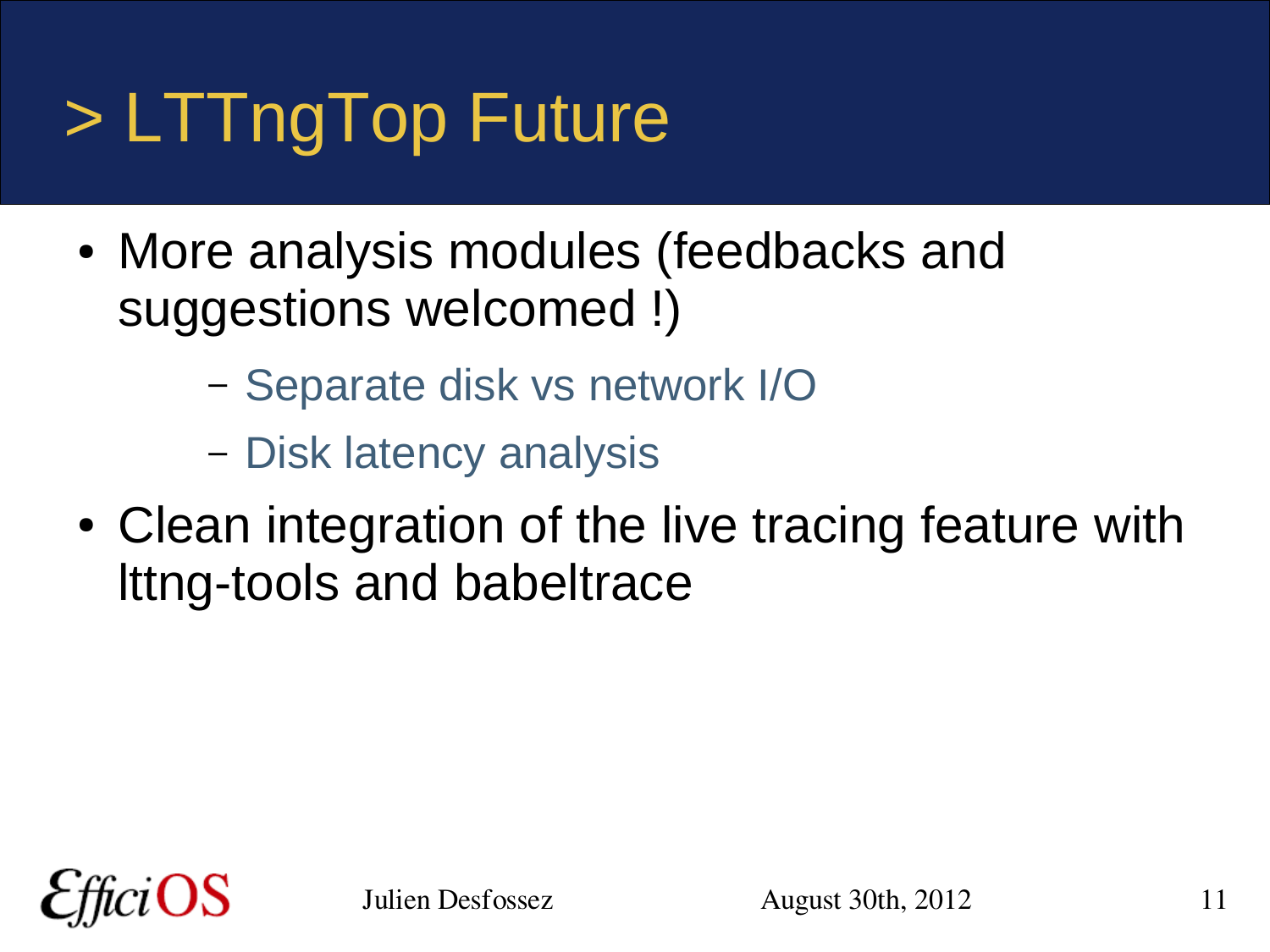# > LTTngTop Future

- Separate the analysis modules from the core to allow the use in "desktop widgets", snmpd, etc.
- Large-scale data center use-cases :
	- Remote traces live analysis (monitoring, trending and debugging)
	- Distributed analysis computation
	- High-level to fine-grained view